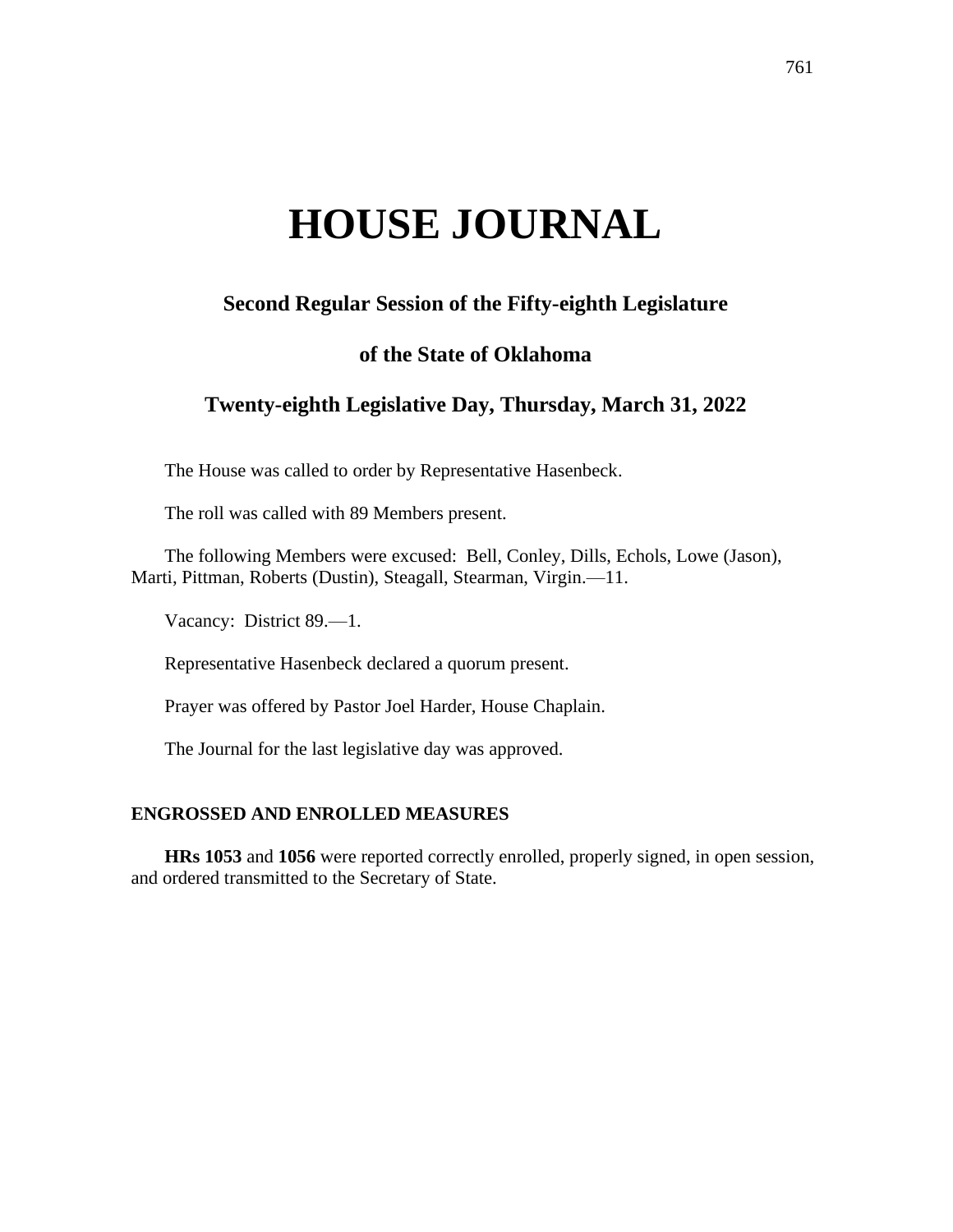## **MEASURES REASSIGNED**

The following measures were reassigned:

**SB 173** − Withdrawn from Government Modernization and Efficiency and referred to Judiciary - Civil.

**SB 1337** − Withdrawn from Public Health and referred to Appropriations and Budget.

**SB 1565** − Withdrawn from Public Safety and referred to Judiciary - Criminal.

**SB 1632** − Withdrawn from General Government and referred to Government Modernization and Efficiency.

**SB 1661** − Withdrawn from Public Health and referred to Appropriations and Budget.

**SB 1782** − Withdrawn from Appropriations and Budget and referred to Business and Commerce.

# **RESOLUTION FOR CONSIDERATION**

**HCR 1015** was called up for consideration.

Authored by Senator Dossett (J.A.) (principal Senate author)

Upon motion of Representative Phillips, **HCR 1015** was considered and adopted.

**HCR 1015** was referred for engrossment.

### **MESSAGES FROM THE SENATE**

Announcing the passage of **SCR 23**. The measure was introduced and read.

**SCR 23** − By Bullard, Allen, Bergstrom, Boren, Brooks, Burns, Coleman, Dahm, Daniels, David, Dossett (J.A.), Dossett (J.J.), Dugger, Floyd, Garvin, Hall, Hamilton, Haste, Hicks, Howard, Jech, Jett, Kidd, Kirt, Leewright, Matthews, McCortney, Merrick, Montgomery, Murdock, Newhouse, Paxton, Pederson, Pemberton, Pugh, Quinn, Rader, Rogers, Rosino, Simpson, Standridge, Stanley, Stephens, Taylor, Thompson, Treat, Weaver and Young of the Senate and Roberts (Dustin) of the House.

A Concurrent Resolution recognizing 100-year-old Navy Veteran Lt. Janet Jo Jefferis McMeans Tompkins for her service during World War II.

#### **Returning engrossed, as amended**

Announcing the passage of and returning engrossed measure as amended: **HB 1940**.

Senate amendments were read on the above-numbered measure.